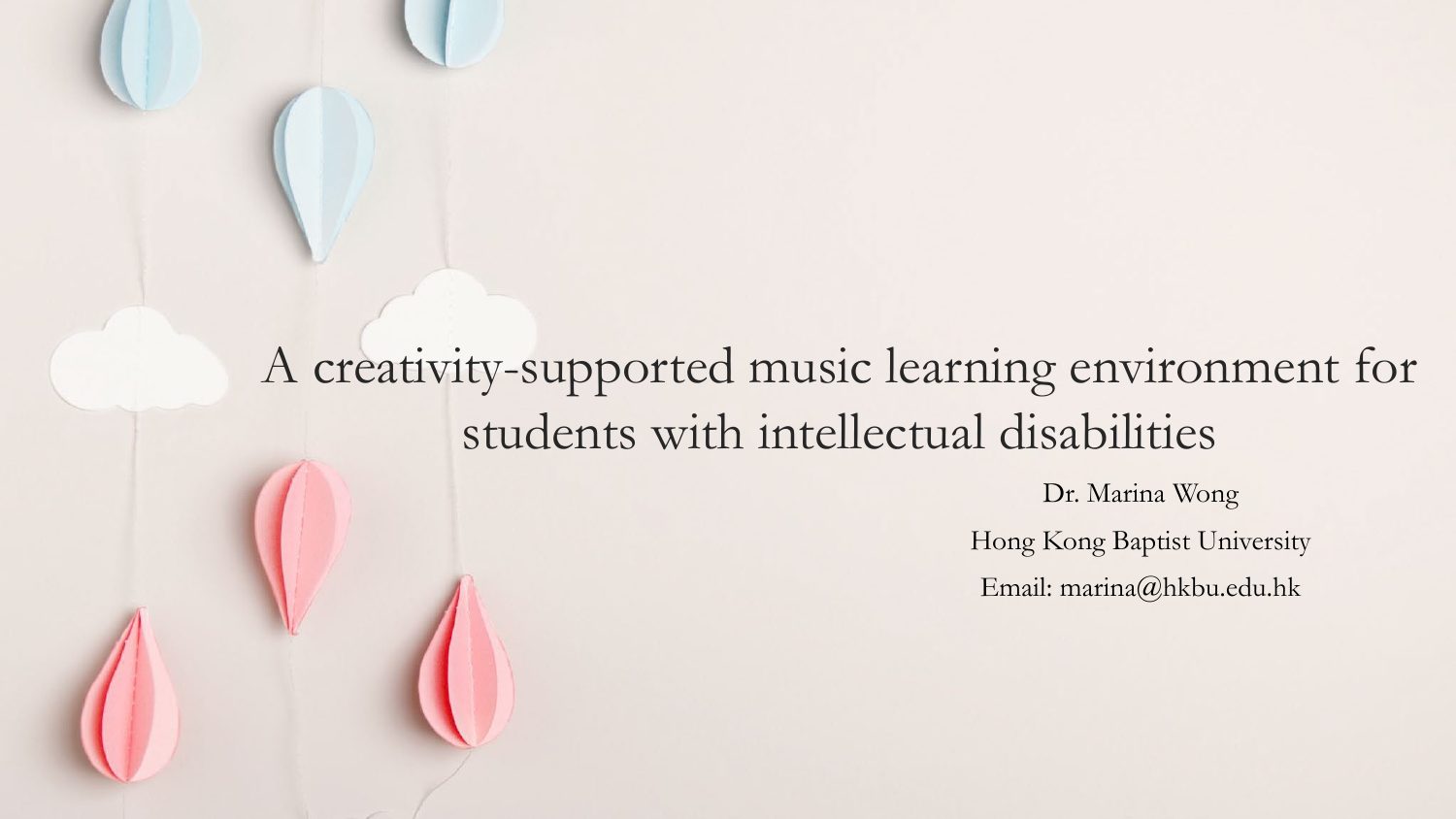# Acknowledgement

This work was supported by the General Research Fund of Hong Kong Research Grants Council [Project no. 12603817]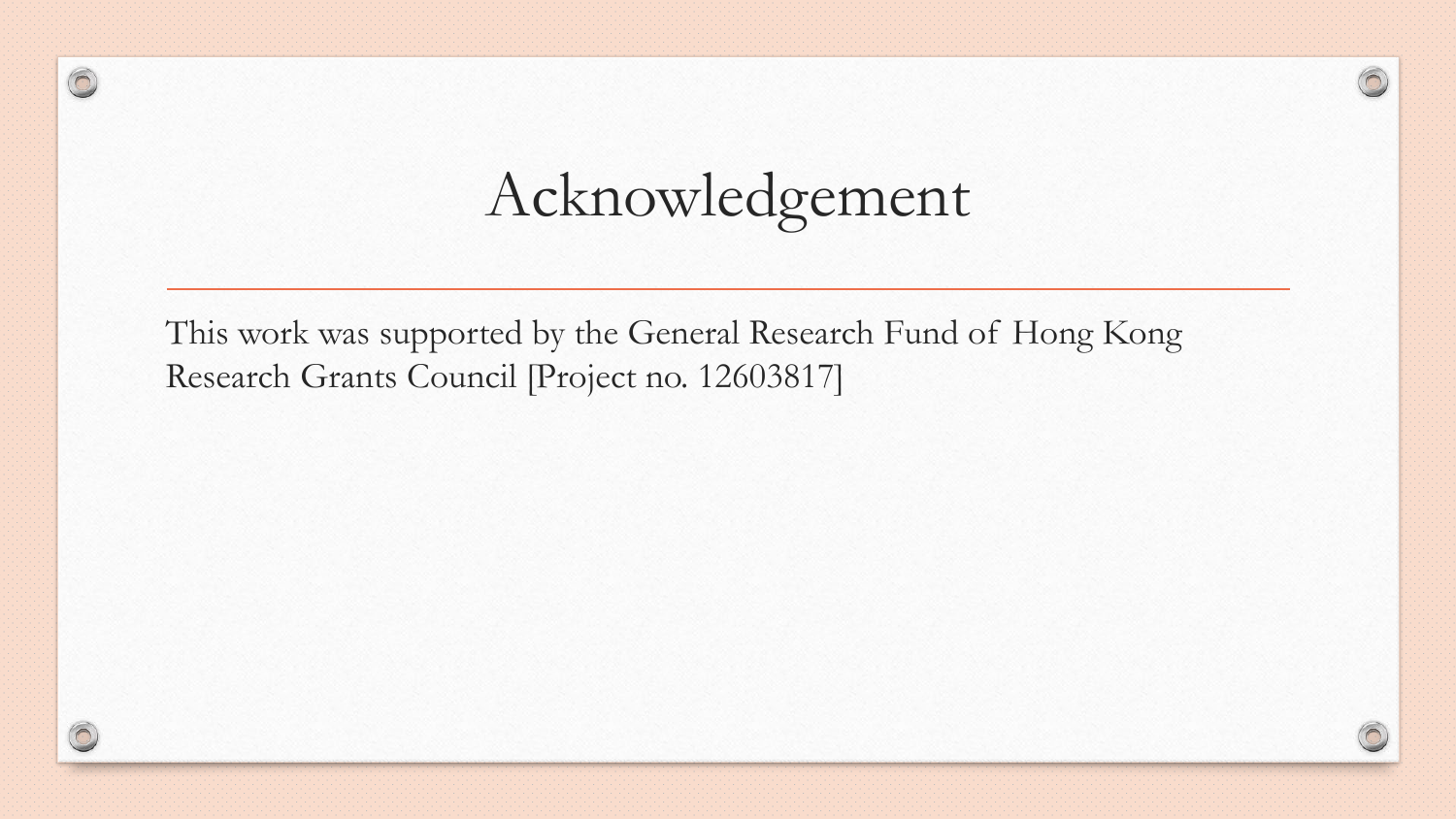# Contextual Background

- In Hong Kong, students with intellectual disabilities [ID] are placed in special schools in their neighborhood according to their categories of ID, i.e. mild, moderate or severe ID.
- There are 41 special schools for students with ID:
	- 10 schools for students with mild ID;
	- 14 schools for students with moderate ID;
	- 7 schools for students with mild or moderate ID, and
	- 10 schools for students with severe ID.

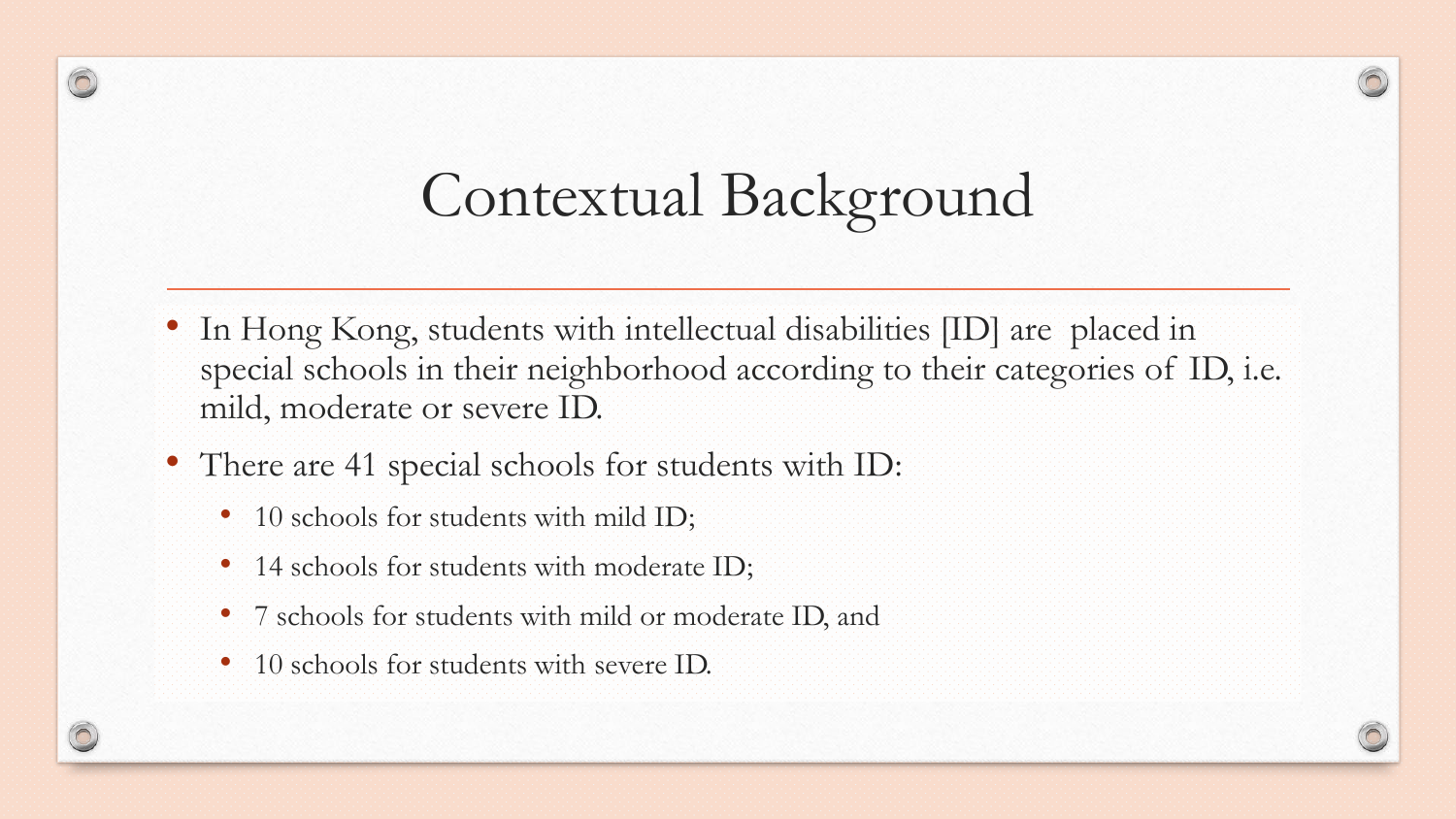#### Music curriculum in special schools for students with intellectual disabilities

 $\bigcirc$ 

- Music is a subject that is offered to all students (Age 6 to 14). According to the *Music Curriculum Guide* (2003), one of the overall aims of music curriculum is "to develop creativity, the ability to appreciate music and to effectively communicate through music" (p. 11). One of the four major learning targets is "developing creativity and imagination".
- Music teachers in all government-funded schools, including special schools for children with intellectual disabilities, are expected to implement schoolbased music curriculum that include performing, listening and creating activities.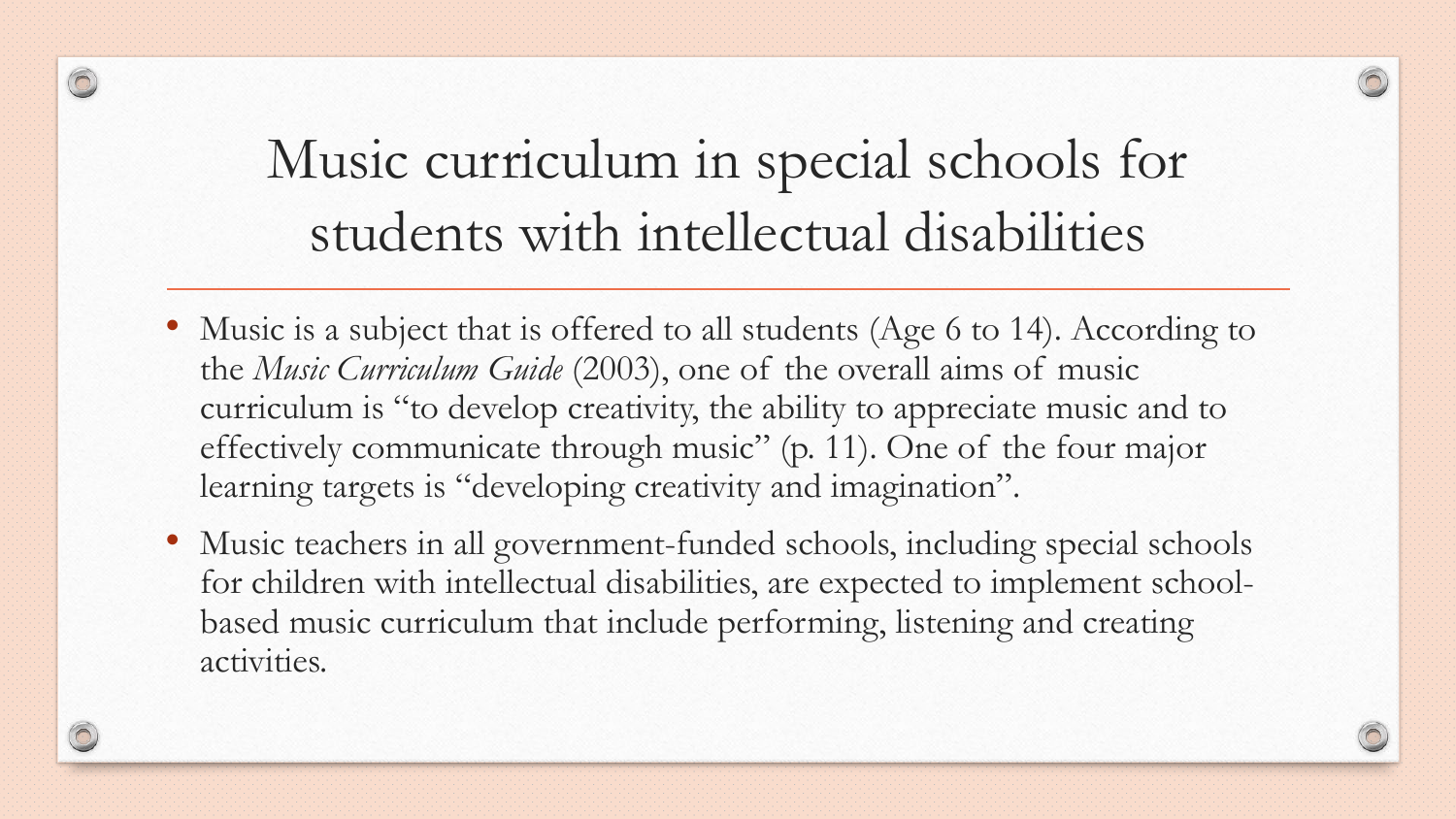# Rationale for conducting this study

∩

I am a music teacher educator and music education researcher. According to my experience of working with music teachers of special schools and mainstream schools, I have the following observations:

- 1. Students with ID in special schools demonstrate that they are capable to learn music through performing, composing and listening like their counterparts in mainstream schools. Music is an enjoyment in their lives and they like to make music to express themselves.
- 2. Music teachers may have concerns in implementing creative music activities in music lessons.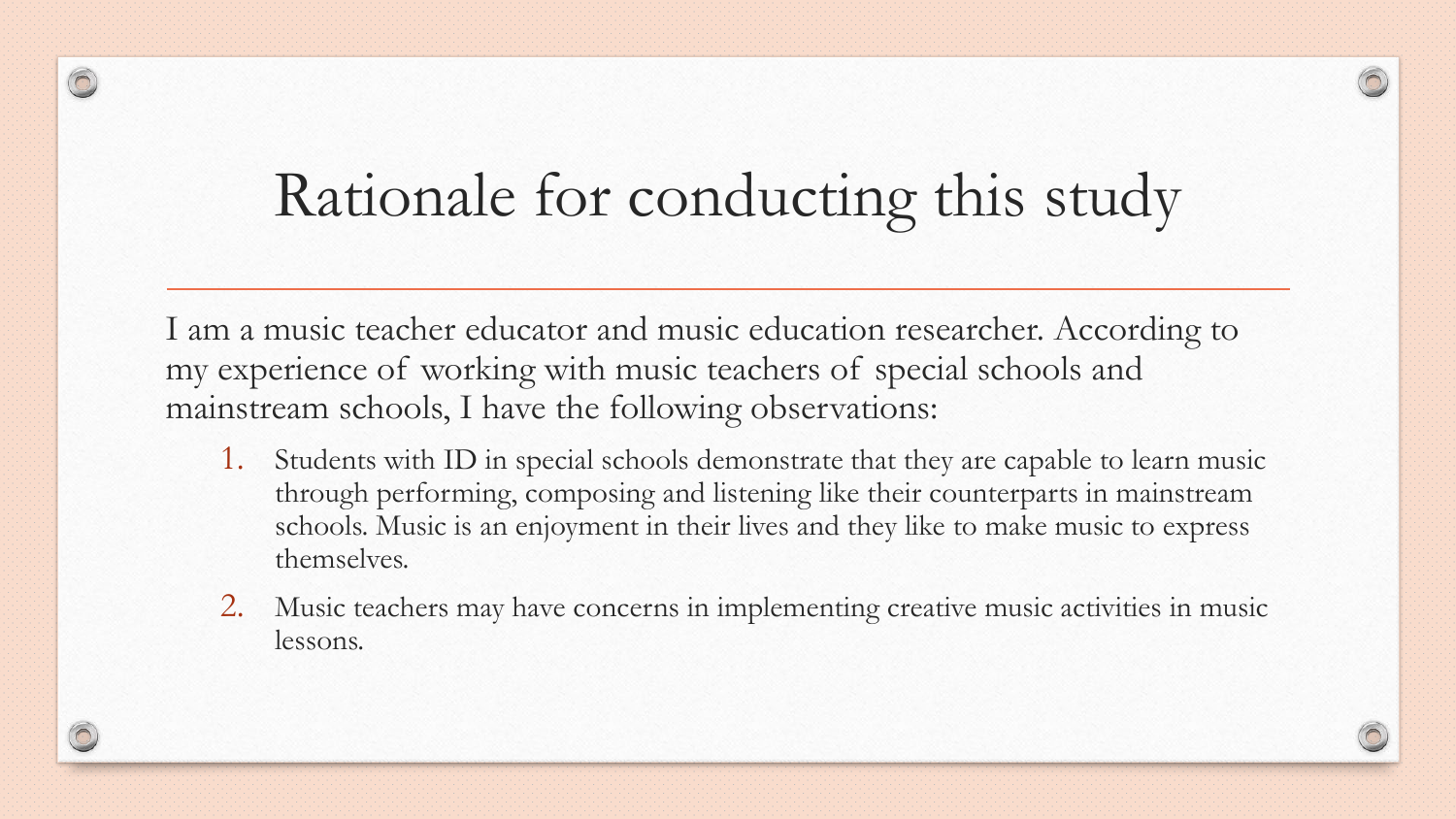#### Literature

- part of their role is to draw out and support the development of students' potential (Beghetto, 2010)
- Runco (2003) goes so far as to say, "The basic idea is that any thinking or problem solving that involves the construction of new meaning is creative.
- Beghetto and Kaufman (2007) mini-c approach to creativity to be com pletely consistent with the perspective on creativity that we found in the teachers that we interviewed. Mini-c ideas basically form the seeds of creativity that teachers can nurture and grow into more readily recognizable forms of creativity.
- Process-oriented models focus on how creativity happens what are the steps involved? look at how the phases are realized in creativity (Cropley and Cropley, 2008) "six thinking hats." step-by-step approach to enhancing creative thinking and is rich with metaphors and examples (De Bono, 1992)
- To be creative, something has to be appropriate to the situation (relevant) and new or different to that person (Smith, J. K., & Smith, L. F. (2010)
- helped teachers protect student creativity from extrinsic motivators is the "immunization" approach developed by Beth Hennessey and her colleagues (Hennessey, Amabile, & Martinage, 1989 ; Hennessey & Zbikowski, 1993 ; Hennessey, this volume). protect them from the negative consequences of reward expectations (Beghetto, R. A. (2010)

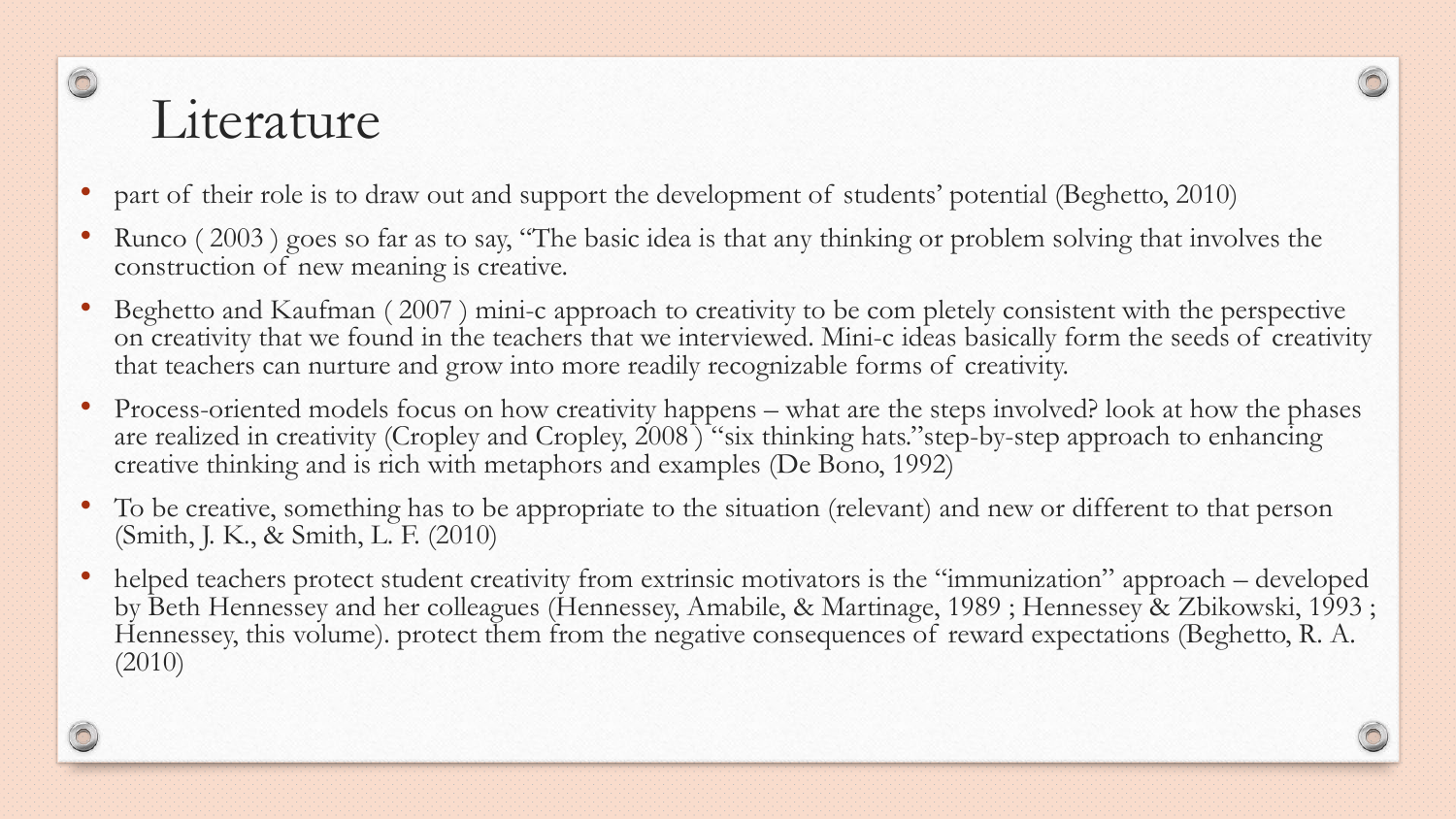• beliefs provide students with the confidence necessary to share and develop their ideas. Creative self-efficacy is a self-judgment of one's imaginative ability and perceived competence in generating novel and adaptive ideas, solutions, and behaviors. (Beghetto, R. A. (2010)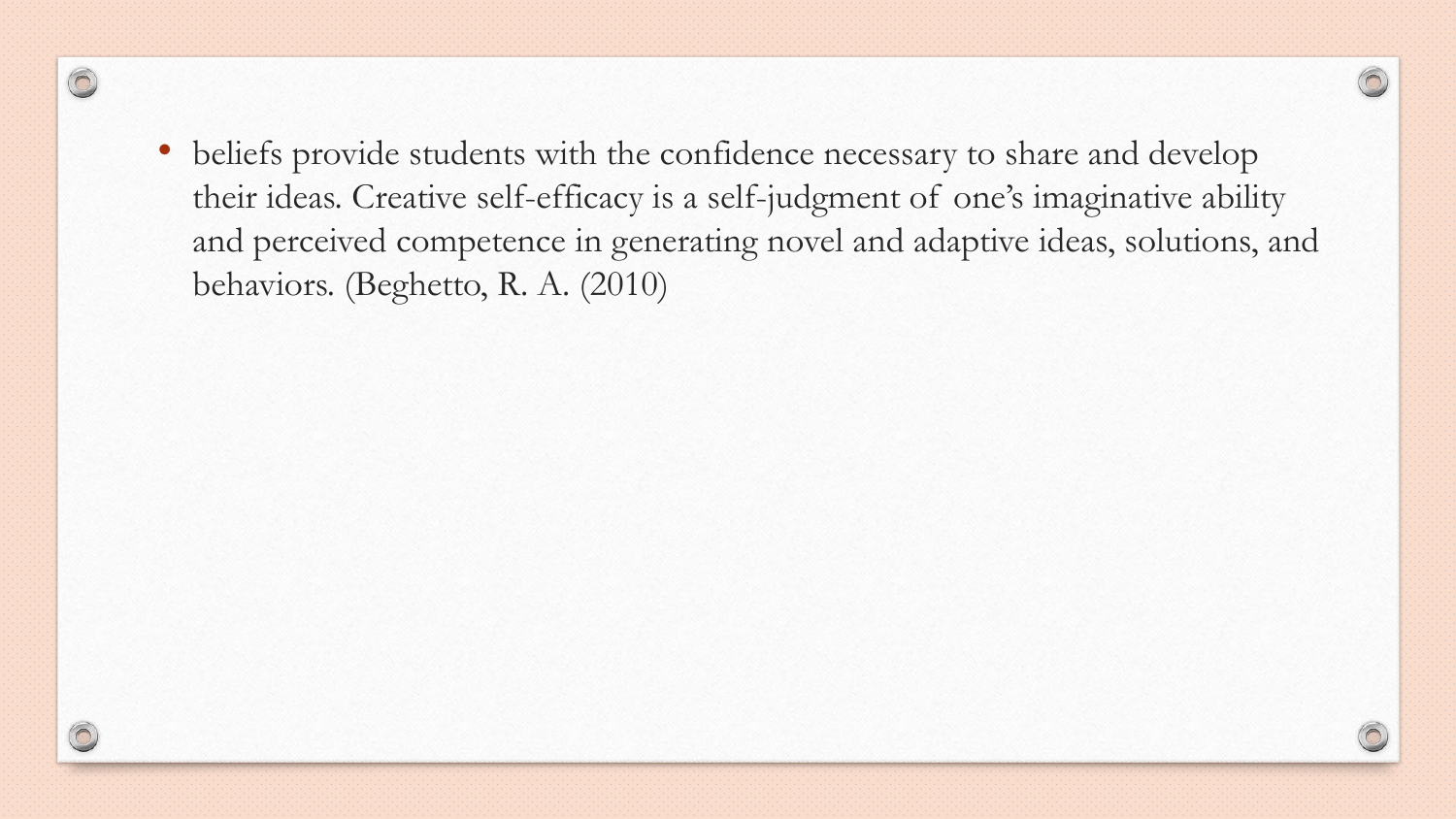#### Theoretical framework:

- The meaning and reasons for creativity vary according to every individual's practices that are embedded in their social, cultural and activity systems (Csikszentmihalyi, 1999).
- It requires a 'creative ecosystem' (Harrington, 1990) or a creative classroom (Cremin, 2009) to nurture students' creativity.



0

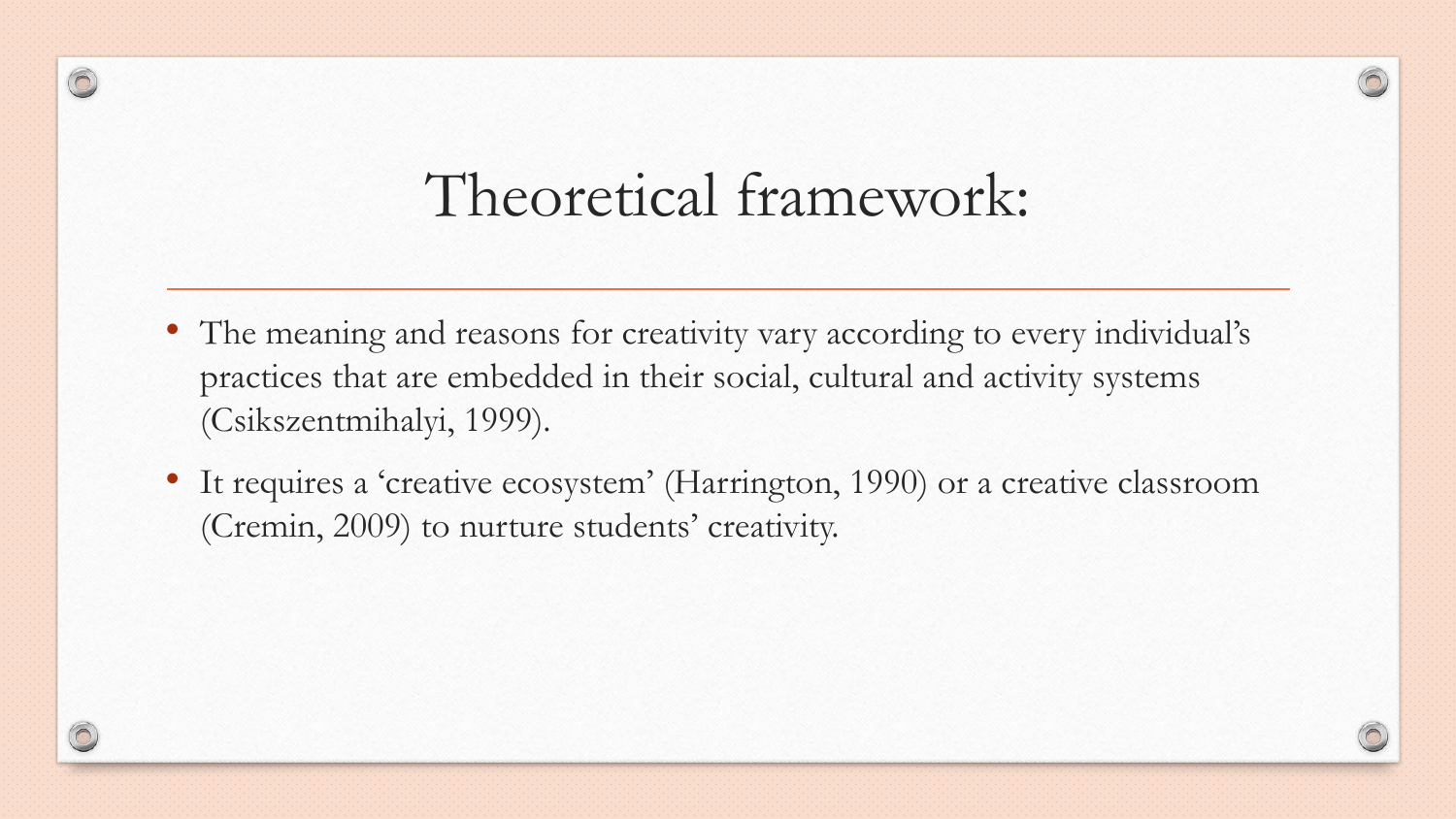# Purpose of study

• The purpose of this study is to explore special schools music teachers' perception of the music learning environment that can support their students to develop music creativity.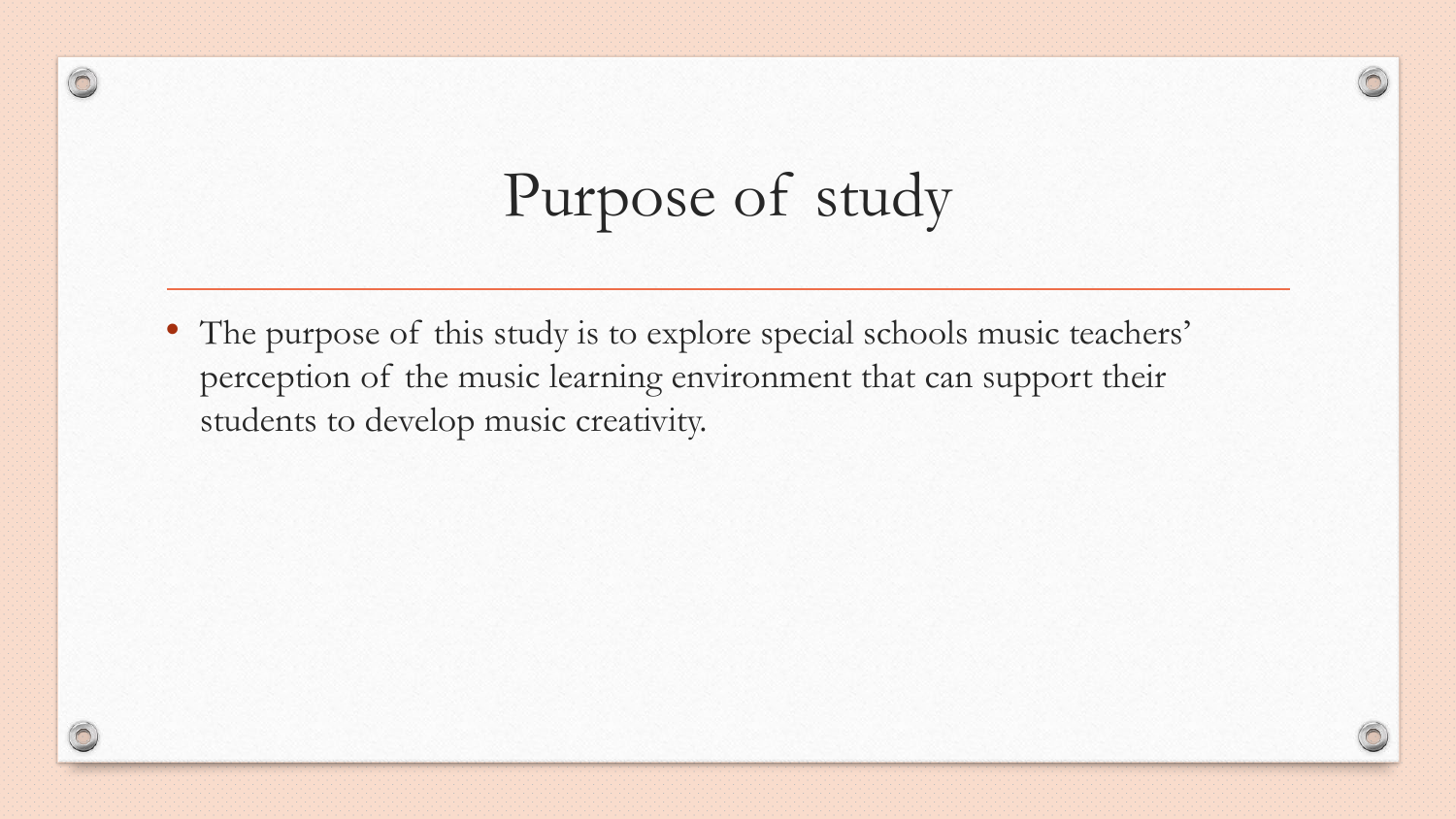# Research questions

 $\circledcirc$ 

What are the characteristics of a music learning environment that music teachers of special school regard as the essential elements for fostering musical creativity of students with intellectual disabilities?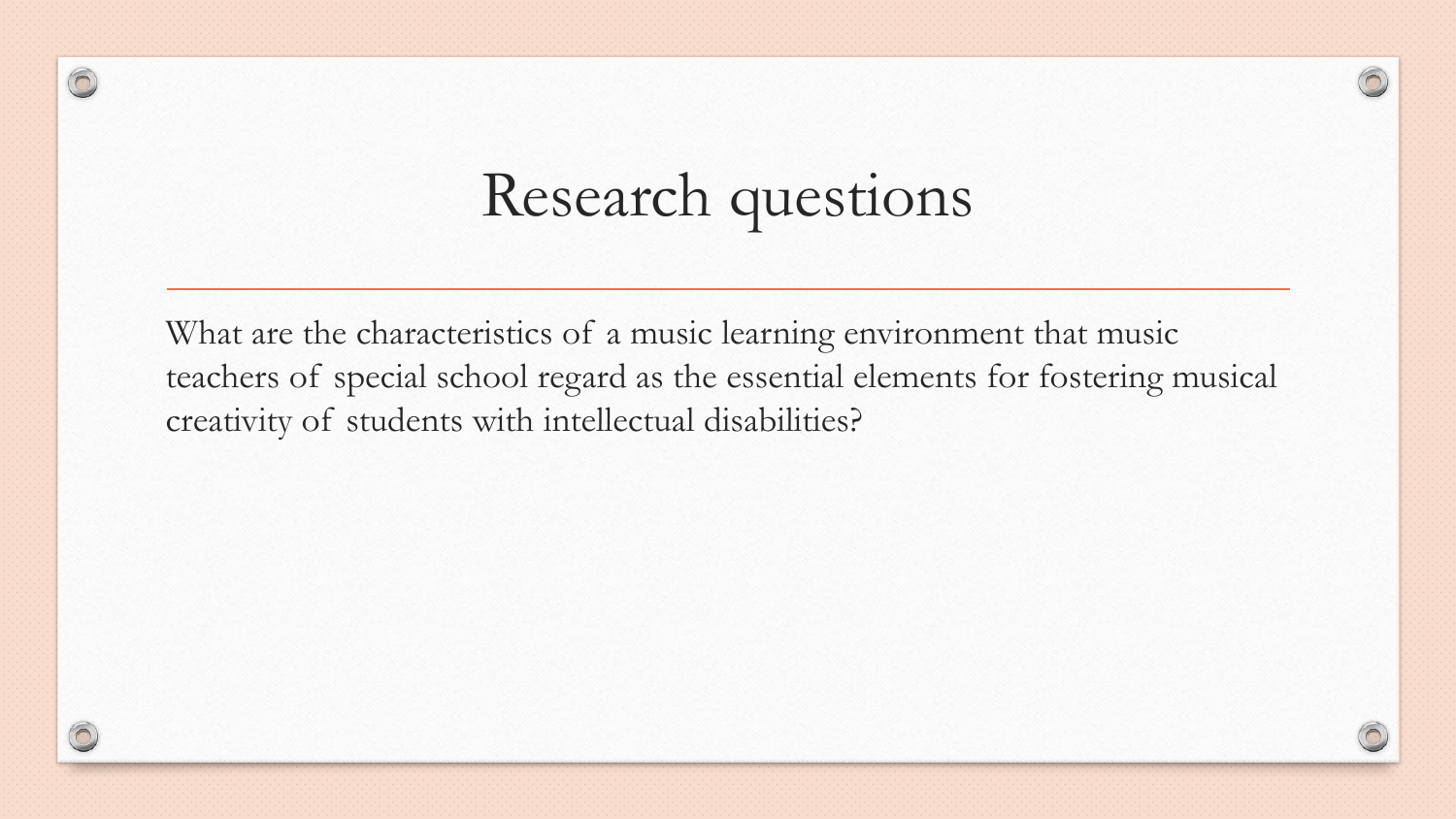# Methodology

• This is a qualitative multiple-case study.

 $\bigcirc$ 

- Purposeful sampling was used to select nine cases of special schools music teachers.
- Face-to-face interviews were used for soliciting music teachers' perceptions on the characteristics of a music learning environment that they regard as the essential elements for fostering musical creativity of their students with intellectual disabilities. An identical semi-structured interview guide was repeated to all nine cases.
- All interview data were transcribed and checked by the participants. All data were coded, categorized and analyzed.
- Pseudonyms are used for keeping teachers' identity confidential.

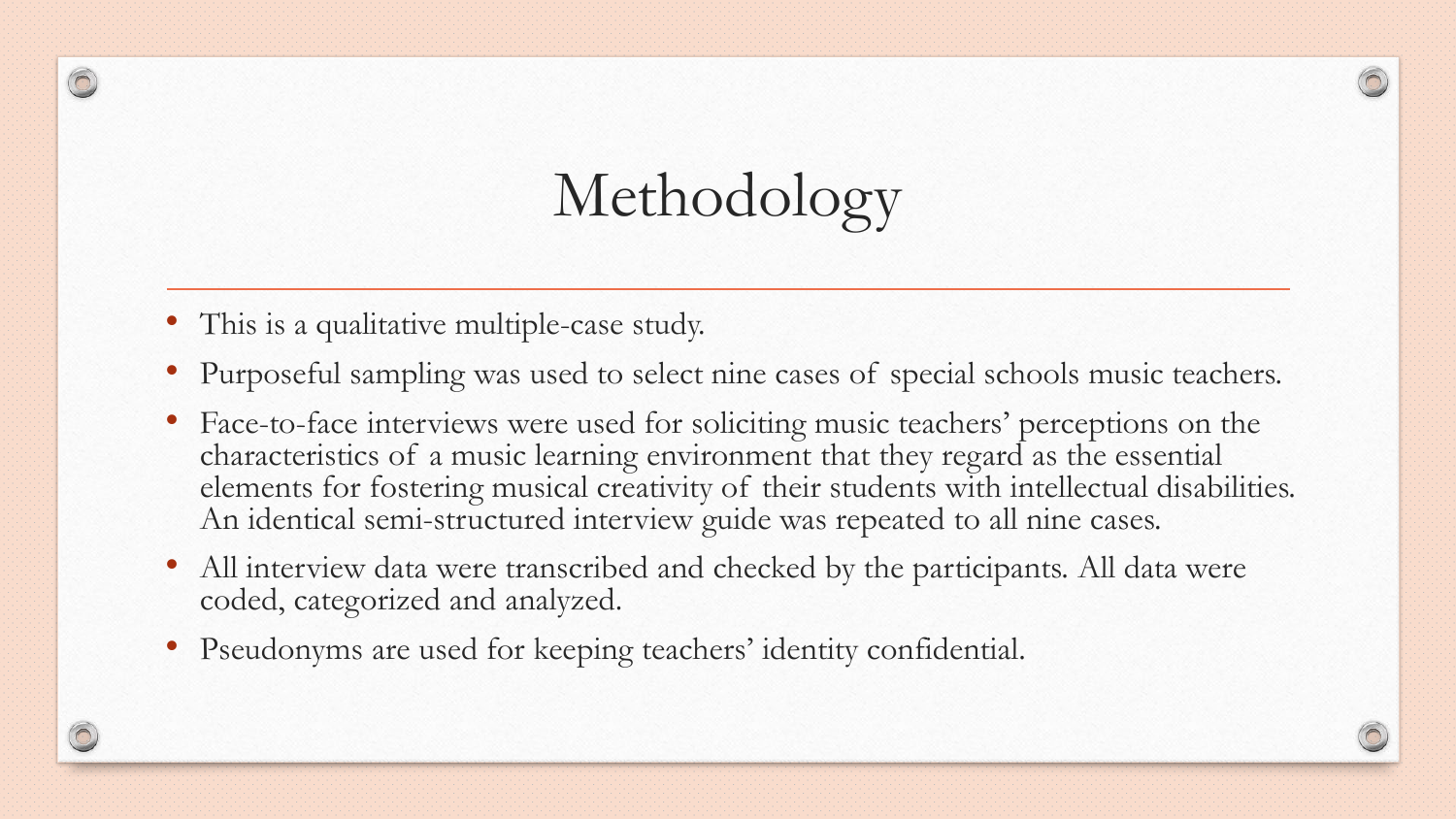## Findings: Music Teachers' personal profile

| Case                    | $\overline{1}$ | $\overline{2}$ | $\overline{3}$ | $\overline{4}$   | $\overline{5}$   | 6                | $\overline{7}$ | 8                 | 9             |
|-------------------------|----------------|----------------|----------------|------------------|------------------|------------------|----------------|-------------------|---------------|
| Pseudonym               | Ada            | Ben            | Clara          | Diana            | Eliza            | Fanny            | Grace          | Helen             | Ivan          |
| Sex / Age               | $F/30+$        | $M/30+$        | $F/40+$        | $F/30+$          | $F/30+$          | $F/50+$          | $F/20+$        | $F/50+$           | $F/30+$       |
| Type of<br>special sch. | Mild ID        | Mild ID        | Mild ID        | Moderate<br>ID   | Moderate<br>ID   | Moderate<br>ID   | Severe ID      | Severe ID         | Severe ID     |
| Education               | B. Ed          | B. Mus         | B. Mus         | B. Ed<br>Sp. Ed. | B. Ed<br>Sp. Ed. | B. Ed<br>Sp. Ed. | <b>B.</b> Ed.  | B. Ed.<br>Sp. Ed. | B.A.<br>(Mus) |
| Music ed.               | $\checkmark$   | $\checkmark$   | $\checkmark$   | $\checkmark$     | $\checkmark$     | $\checkmark$     | X              | $\mathbf X$       | $\checkmark$  |
| Teaching<br>experience  | $>10$ years    | $>10$ years    | $>15$ years    | $>10$ years      | $>15$ years      | $>25$ years      | $<$ 5 years    | $>25$ years       | $>10$ years   |

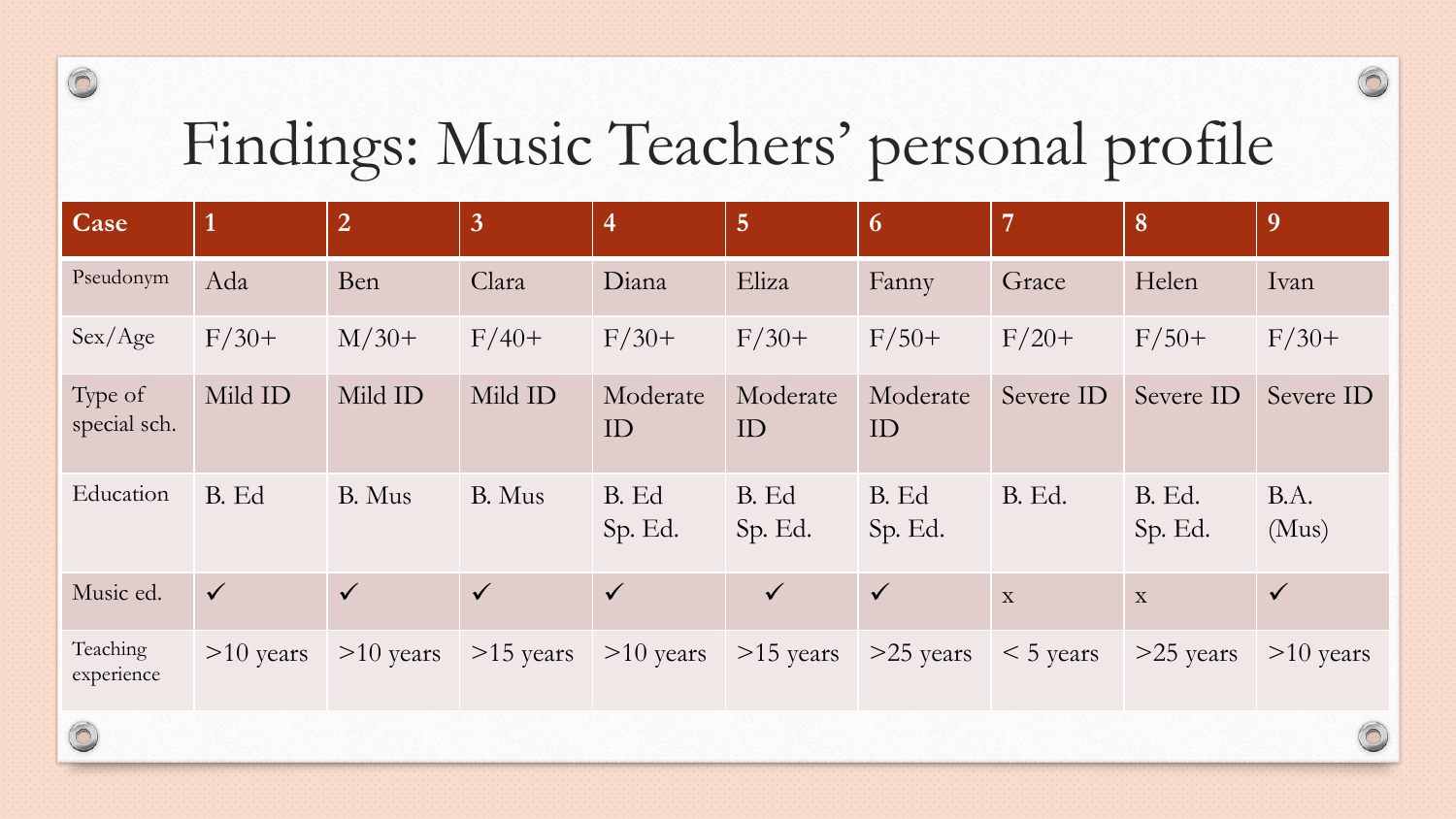#### Findings: Music teachers' perception of the characteristics of a creativity-supported music learning environment

| Psuedonym                                                                                  | Ada     | Ben     | Clara   | Diana       | Eliza       | Fanny       | Grace     | Helen     | Ivan      |
|--------------------------------------------------------------------------------------------|---------|---------|---------|-------------|-------------|-------------|-----------|-----------|-----------|
| Type of<br>special sch.                                                                    | Mild ID | Mild ID | Mild ID | Moderate ID | Moderate ID | Moderate ID | Severe ID | Severe ID | Severe ID |
| Essential<br>elements of<br>a creativity-<br>supported<br>music<br>learning<br>environment |         |         |         |             |             |             |           |           |           |